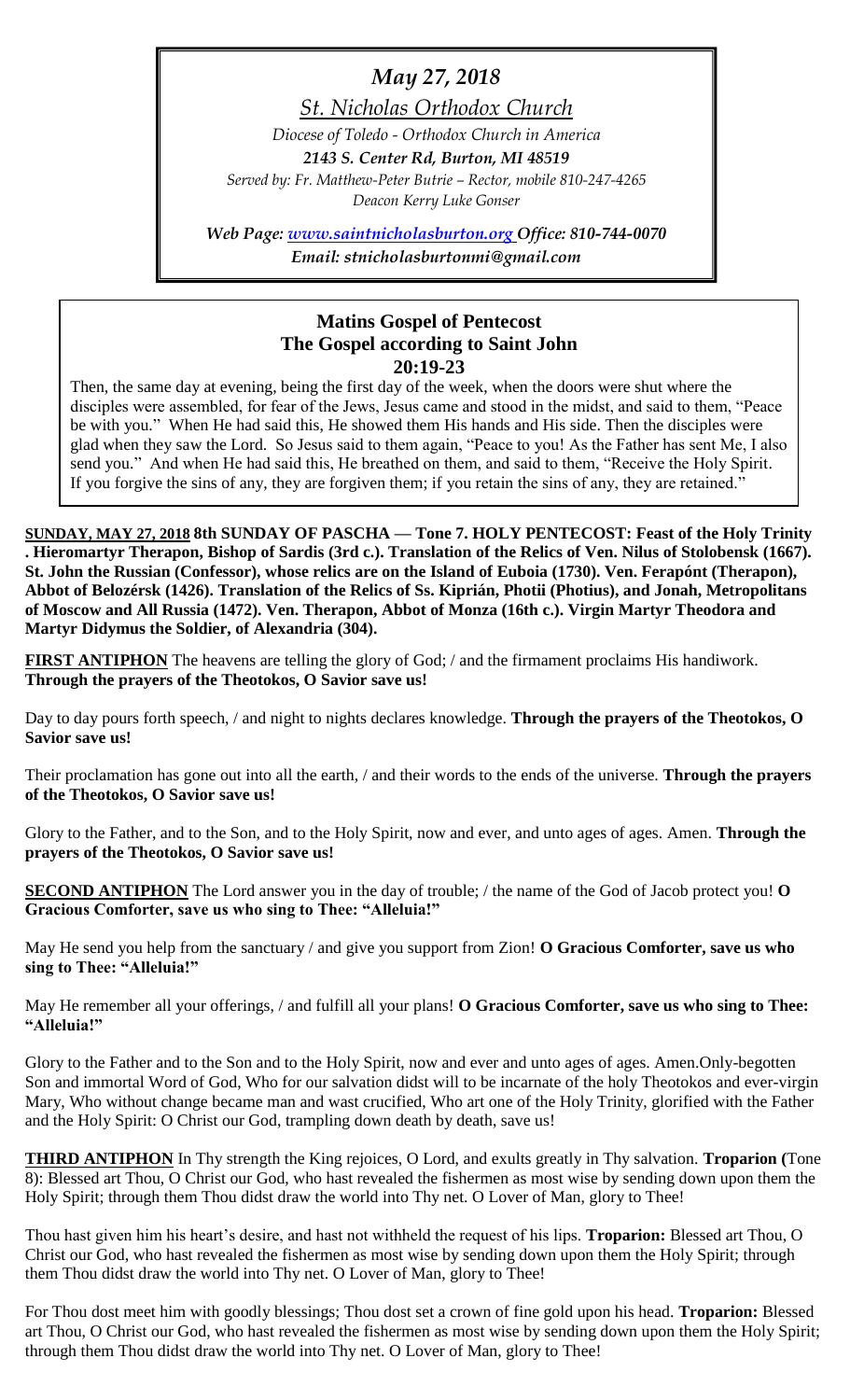### **SMALL ENTRANCE**

**Deacon** Wisdom! Aright! Priest: Be exalted, O Lord, in Thy strength! We will sing and praise Thy power! **Choir:** O Gracious Comforter, save us who sing to Thee: "Alleluia!"

#### **TROPARION**

**(Tone 8)** Blessed art Thou, O Christ our God, who hast revealed the fishermen as most wise by sending down upon them the Holy Spirit; through them Thou didst draw the world into Thy net. O Lover of Man, glory to Thee! **KONTAKION**

**(Tone 8)** When the Most High came down and confused the tongues He divided the nations; but when He distributed the tongues of fire, He called all to unity. Therefore, with one voice, we glorify the All-Holy Spirit!

**Instead of "Holy God" we sing:** As many as have been baptized into Christ have put on Christ! Alleluia!

#### *The Prokeimenon in the Eighth Tone:* **Their proclamation has gone out into all the earth; / and their words to the ends of the universe.**

*v.* **The heavens are telling the glory of God; and the firmament proclaims His handiwork.** 

**THE READING FROM THE ACTS OF THE HOLY APOSTLES (2:1-11)** In those days, when the day of Pentecost had come, they were all together in one place. And suddenly a sound came from heaven like the rush of a mighty wind, and it filled all the house where they were sitting. And there appeared to them tongues as of fire, distributed and resting on each one of them. And they were all filled with the Holy Spirit and began to speak in other tongues, as the Spirit gave them utterance. Now there were dwelling in Jerusalem Jews, devout men from every nation under heaven. And at this sound the multitude came together, and they were bewildered, because each one heard them speaking in his own language. And they were amazed and wondered, saying, "Are not all these who are speaking Galileans? And how is it that we hear, each of us in his own native language? Parthians and Medes and Elamites and residents of Mesopotamia, Judea and Cappadocia, Pontus and Asia, Phrygia and Pamphylia, Egypt and the parts of Libya belonging to Cyrene, and visitors from Rome, both Jews and proselytes, Cretans and Arabians, we hear them telling in our own tongues the mighty works of God."

#### *Alleluia, Tone 8*

#### *v.* **By the Word of the Lord the heavens were made; and all their host by the Spirit of His mouth.**  *v.* **The Lord looked down from heaven, and saw all the sons of men***.*

**THE HOLY GOSPEL ACCORDING TO SAINT JOHN (7:37-52, 8:12)** On the last day of the feast, the great day, Jesus stood up and proclaimed, "If any one thirst, let him come to me and drink. He who believes in me, as the scripture has said, `Out of his heart shall flow rivers of living water.'" Now this he said about the Spirit, which those who believed in him were to receive; for as yet the Spirit had not been given, because Jesus was not yet glorified. When they heard these words, some of the people said, "This is really the prophet." Others said, "This is the Christ." But some said, "Is the Christ to come from Galilee? Has not the scripture said that the Christ is descended from David, and comes from Bethlehem, the village where David was?" So there was a division among the people over him. Some of them wanted to arrest him, but no one laid hands on him. The officers then went back to the chief priests and Pharisees, who said to them, "Why did you not bring him?" The officers answered, "No man ever spoke like this man!" The Pharisees answered them, "Are you led astray, you also? Have any of the authorities or of the Pharisees believed in him? But this crowd, who do not know the law, are accursed." Nicodemus, who had gone to him before, and who was one of them, said to them, "Does our law judge a man without first giving him a hearing and learning what he does?" They replied, "Are you from Galilee too? Search and you will see that no prophet is to rise from Galilee." Again Jesus spoke to them, saying, "I am the light of the world; he who follows me will not walk in darkness, but will have the light of life."

**THE HYMN TO THE THEOTOKOS** Without knowing a man you became a mother, without knowing corruption you bore a child, giving flesh to the Word who creates all things, containing Him Who cannot be contained, encompassing your infinite Maker: O Virgin Theotokos, we magnify you!

**COMMUNION HYMN** Let Thy good Spirit lead me on a level path. Alleluia, Alleluia, Alleluia.

#### **IN PLACE OF "WE HAVE SEEN THE TRUE LIGHT"**

**(Tone 8)** Blessed art Thou, O Christ our God, who hast revealed the fishermen as most wise by sending down upon them the Holy Spirit; through them Thou didst draw the world into Thy net. O Lover of Man, glory to Thee!

**HOLY PENTECOST** Fifty days after the Resurrection of Jesus the Holy Spirit came upon the Apostles gathered in Jerusalem. By the power of the Spirit they went forth to proclaim the good news that Jesus of Nazareth is the Son of God made flesh and that by His death and Resurrection we have been saved. This kernel of faith has been passed on from generation to generation and faith has been passed on from generation to generation and preached to the four corners of the world. We ourselves receive this missionary command because we, too, have received the Holy Spirit. At our chrismation, our own personal Pentecost, we were anointed with the sacred chrism and the words were pronounced to us: "The seal of the gift of the Holy Spirit!" Sealed with the Holy Spirit as God's gift to us, our bodies have become living temples of God's Spirit. And we at our baptism and chrismation heard the words of Christ, "Go therefore and make disciples of all nations, baptizing them in the name of the Father and of the Son and of the Holy Spirit." (Matthew 28:19) This mission given to the first apostles in the first century is given to us the Church in the twenty-first century.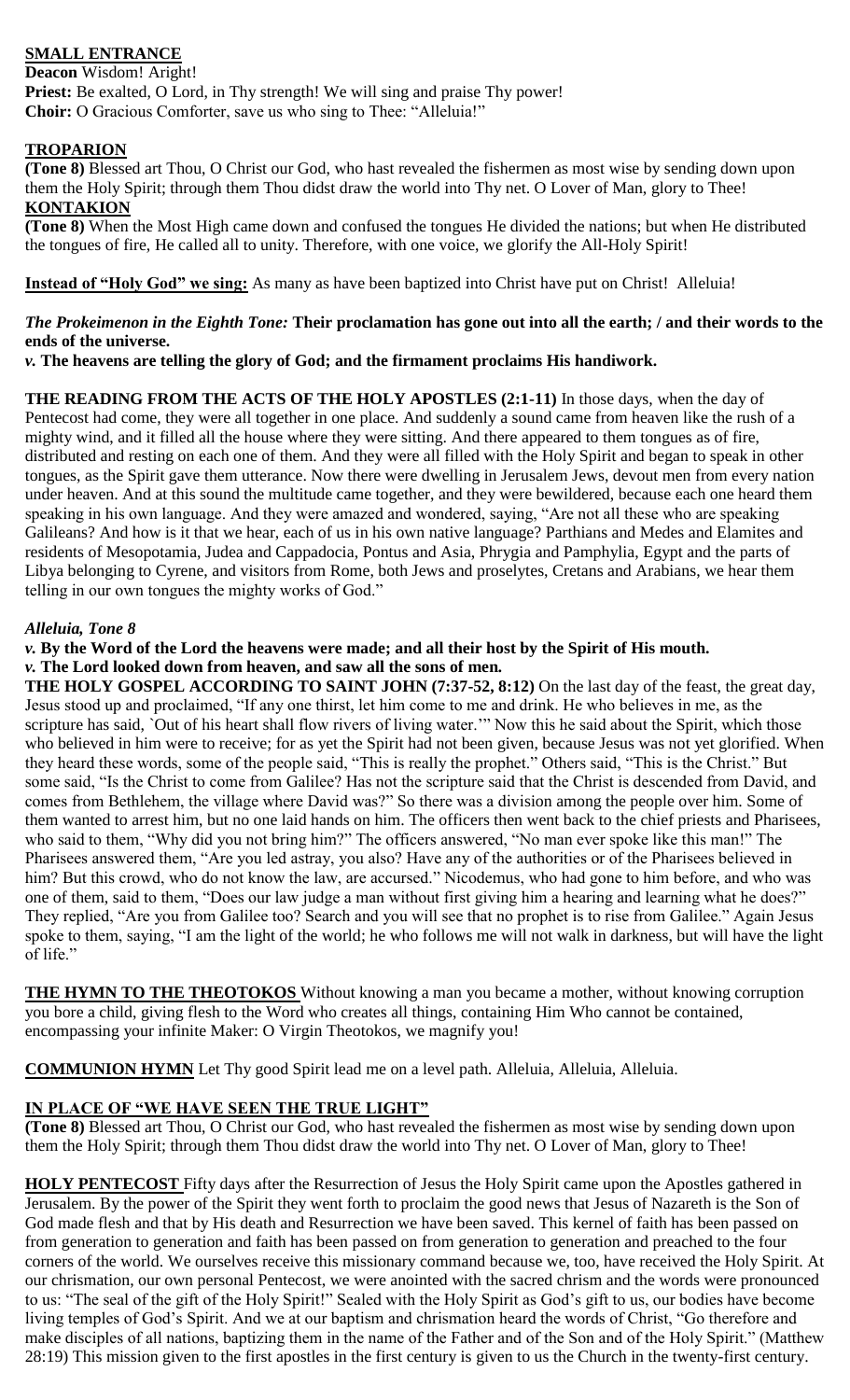We who believe are not to hide our faith under a bushel basket but to live it as a light before all people. We are not to be ashamed of our faith or apologetic about it. And we must be prepared to give good answer to those who ask us why we believe in Jesus, what makes us follow Him. "Always be ready to make your defense to anyone who demands from you an accounting for the hope that is in you; yet do it with gentleness and reverence." (1 Peter 3:15-16) We believe and follow Him because He is God Himself become man who has given us the words of eternal life. By His death and resurrection He has saved us from the bondage of sin and death. And as a memorial of all this He has given us His own Body and Blood that we may be united with Him and He with us. May we reflect in our lives the communion with one another and with the Father that Christ calls us to by the power of the Holy Spirit who came upon the Apostles at the first Pentecost and who dwells with us, the Church, even today.



"Prayer, as we have said, is linked to something else, namely, our worship and especially with Holy Communion. If there is no worship and no Holy Communion, there can be no prayer. Any prayer uttered apart from them is false. If, on the other hand, there is worship divorced from intense, spiritual prayer - internal, powerful prayer which cries out you can be certain that our worship and our Holy Communion is in vain: an attempt to deceive God by throwing mud in His eyes, pretending that we love Him, when in fact we have no relationship with Him whatsoever." **Elder Aimilianos of Simonopetra, "On Prayer"** 

## **From "Taking Custody of Your Thoughts—Prayer of the Heart in an Age of Technology and Distraction" by Fr. Maximos Constas**

"Those who practice this (the Jesus Prayer) will realize right away because we're so used to the scattered, fragmented life we will easily float away from the prayer without even realizing it. That happens all the time, and when it happens don't get upset or angry—just gently recall your attention to the heart and continue to say the prayer without even thinking about what happened. Expect that this will happen and know it's not a huge problem. Just bring yourself back to the work you were doing. …

The other thing we need to know is that these obsessive, recurring and impassioned thoughtfeelings are *not* you. Maybe they *happened* to you, or they're places where you were wounded, but they are *not* you. I think most of us from an early age in life make the fatal mistake of self-identifying with those impulses. I told you the story about the colleague who had insulted me and the thought of anger was there. The fact that I could even see that thought shows you that it's not absolutely one with myself. I could look at it, hear it and see it. The fact that I can differentiate such thoughts from my own thoughts shows that there's a difference. I could have just uncritically said, 'Well, anger came in—of course, because I'm an angry guy.' I could have just embraced that impulse and thought and run with it; and if I've been doing that my whole life it becomes me. I think that's who I am. All kinds of other thoughts and desires and inclinations are not us. But they can become us if all we do is welcome them and magnify them, and allow them to unleash their dark energy within us. I think all of us have seen these things. Unchecked, many of these thoughts can lead to neuroses of various kinds, obsessive-compulsive disorders, and at their worst, various sociopathic kinds of behavior.

It always intrigued me that in Greece there seemed to always be a little cloud settled on the peak of Mt. Athos, and sometimes it's a perfect saucer shape. The monks call it the 'veil.' I always wondered what was happening meteorologically, and of course it's very simple. The warm air moves across the surface of the ocean and hits the wall of the mountain, and it has nowhere to go so it rises and condenses and forms into a cloud. The mountain is a weather-maker. I thought, this is a profound image, because *you* are the mountain, you are not the cloud, but we make the mistake of selfidentifying with the cloud. You're not the emotional storm in your mind—that is other than you. It has come to rest on you, but don't they come and go? Our job is not to follow them wherever they go, but to be rooted in the mountain that we are. During a storm, what is the most active part of a tree? The outermost part. If we live up here in our minds we'll be agitated and blown about by every breeze. When we recognize that, it is the time to turn our attention to the core, the trunk, and not to selfidentify with those thoughts.

There have been times when I was in line to receive Communion, and some of the most horrible, dark, even blasphemous thoughts came into my mind. Is that me? Why would I think such things, that I'd never thought before in my life, when my entire self is concentrated on receiving Communion? It breaks my heart even to know that I had such thoughts. I feel so bad that I have wounded God in some way. The pre-Communion prayer says 'I stand before the doors of Thy temple, yet I do not put away evil thoughts'—is that us? Some people think they need to leave the line at that point, but we should simply make the sign of the Cross, ask God to forgive us, bemoan the fact that our humanity is corrupt and fallen, and hold our ground."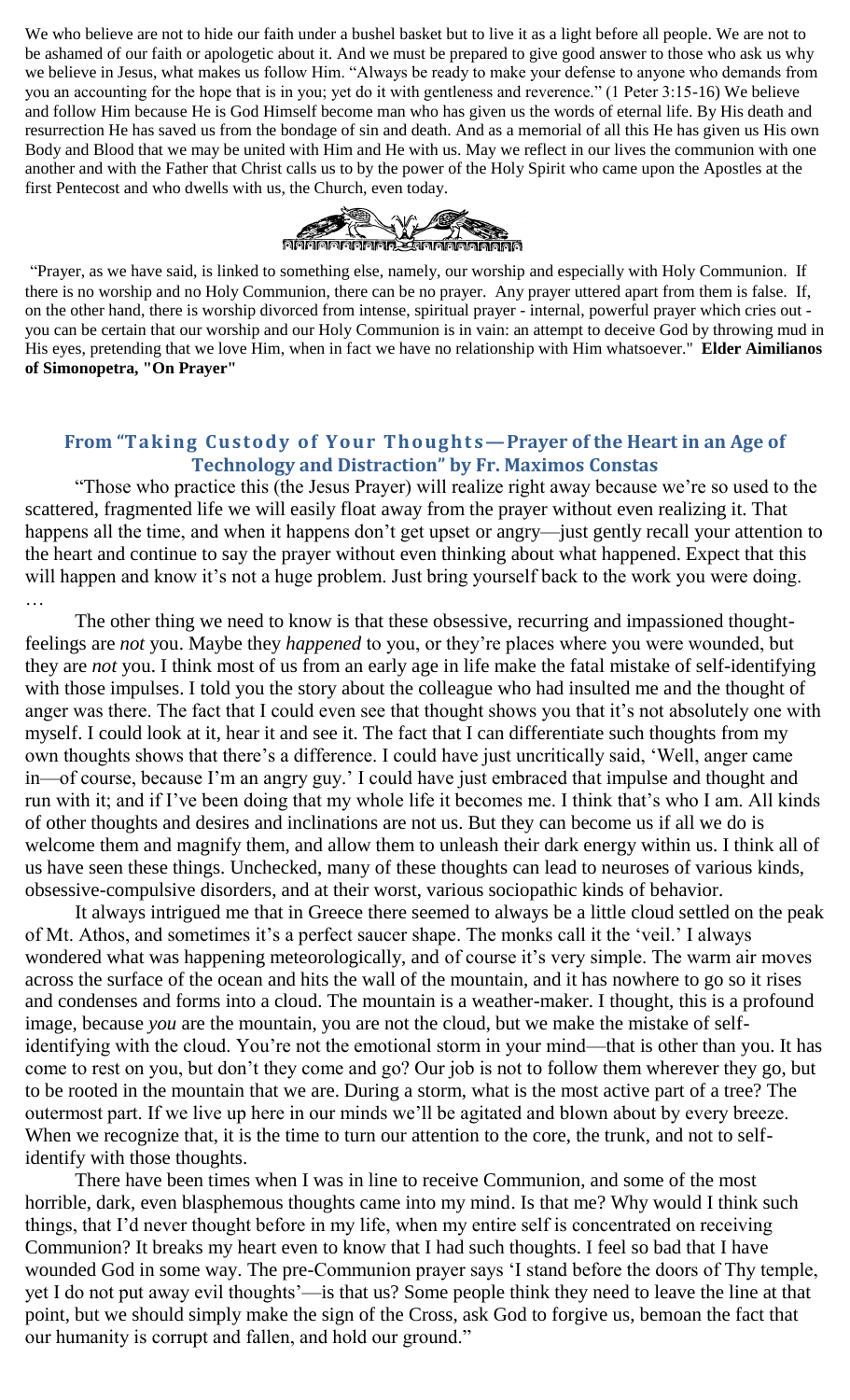```
May 27, 2018
```
## န္ဒိုင္ေပးရွိပ္ေပးရွိပ္ေပးရွိပ္ေပးရွိပ္ေပးရွိပ္ေပးရွိပ္ေပးရွိပ္ေပးရွိပ္ေပးရွိပ္ေပးရွိပ္ေပးရွိပ္ေပးရွိပ္ေပးရွိ

#### **CANDLE INTENTIONS FOR THE HEALTH AND BLESSINGS OF**

Healing & blessings for Andrew Panoff & the Panoff family Lucy Hogg Lois Neely, Goldie Johnson & Andrew Ralph, Debbie, Joe, Sarah & Dorothy Fr. Tom, Fr. Dimitri, Fr. Anthony, Aaron, Amir, Rimi, Reggie, Allen, Deborah, JoAnn, Luba, Kosta, Jimmy, Laurie, David, Helen, Anna, Walt, Vladimir, Dorothy, Michael, Allison, Stojan, Mira, Bosa, Jeanette, Christopher, Nicholas, Margaret, Joseph, Gladys & my family and friends Joe Tome Special Intention Joe Tome

#### **CANDLE INTENTIONS FOR BLESSED REPOSE**

My mom Violet Economou May 6, 2018<br>
Evanka & Louis Elieff, John & Helen Bibilikow<br>
Christine, Jerry, Josh & Jenn Evanka & Louis Elieff, John & Helen Bibilikow Kum Milan Glusica (1 yr.) Kuma Bosa

#### **ETERNAL LIGHT AT THE ALTAR**

Gloria, John, Rosemary  $\&$  Marko  $\sim$  together again. Love, Helen



**WELCOME** to all our friends and visitors. Please join us in our fellowship hall.

**COFFEE & PASTRIES** are provided today by Peter Brayan & family in memory of Mary Anne Brayan (6 mo.).

**SPECIAL PARISH MEETING – SUNDAY, JUNE 3** The sole purpose of this meeting is to elect two lay delegates for the 6<sup>th</sup> Diocesan Congress-Sobor to be held immediately prior to the Diocesan Conference on June 30. **Presently we have two nominees to fill the two delegate positions available: Sharon Jernigan and J. Joseph Tome.** The purpose of the Congress-Sobor is to approve a revised Constitution that has been aligned with the revised Statute of the Orthodox Church in America, among other amendments. The letter of the Archbishop announcing the Congress-Sobor, its agenda, the present and proposed Constitutions are posted on the bulletin board in the hall.

**MACEDONIAN OPEN GOLF SCRAMBLE** The 38th Macedonian Open Golf Scramble will be held this year on Monday, June 18th at the Flint Elks Golf Club. Once again that is the Monday after Father's Day and would make a great Father's Day gift.

Everyone is encouraged to help out in any way they can. There are many sponsorship opportunities for Families and individuals who would like to support the event, from signs wishing "good luck" to signs "in memory" of a loved one. A sign sponsorship is a great advertising opportunity for any business. Whether it's for your business or one that you frequent, we encourage everyone to participate in getting new sign sponsors this year.

The Macedonian Open is our biggest fundraiser and we are hoping for an even bigger and better turnout this year. If you have any questions or know of someone who would like to help, please contact Angelo Panoff (angelo.panoff@stifel.com or 810-249-6031), Christine Panoff (capanoff@umflint.edu or 810-232-4868), Linda Branoff (branoff721@aol.com or 810-964-3654), George Branoff (george.branoff27@frontier.com or 810-252-5395) or Chris Nedanis (cned77@gmail.com or 810-877-0889).

#### **HOW CAN I HELP? I DON'T GOLF.**

- Donate money for prizes-any amount you can give would be very much appreciated to offset the cost of buying prizes.
- Donate a gift card-we are looking for gift cards to give as prizes in the amount of \$20 or \$25 similar to these: Visa gift cards, Meijer, Dunham's, Gas Cards, Restaurant cards, or any establishment you frequent.
- $\bullet$  Donate a prize-donate a prize, whether it's golf related or not; or ask a business you frequent to make a donation (such as a gift card)
- $\div$  Join us for dinner

**CHRIST IS RISEN! MEMORY ETERNAL!** Violet Economou, mother of Bill Economou, fell asleep in the Lord on Sunday, May 6 in Florida. God grant her rest among the saints. Bog da prosti. Christ is risen!



**GRADUATIONS** Jacob Beslac, son of Rade Beslac & Jessica Tucker graduated from Swartz Creek High School with honors. He will be attending Central MI University in the fall.